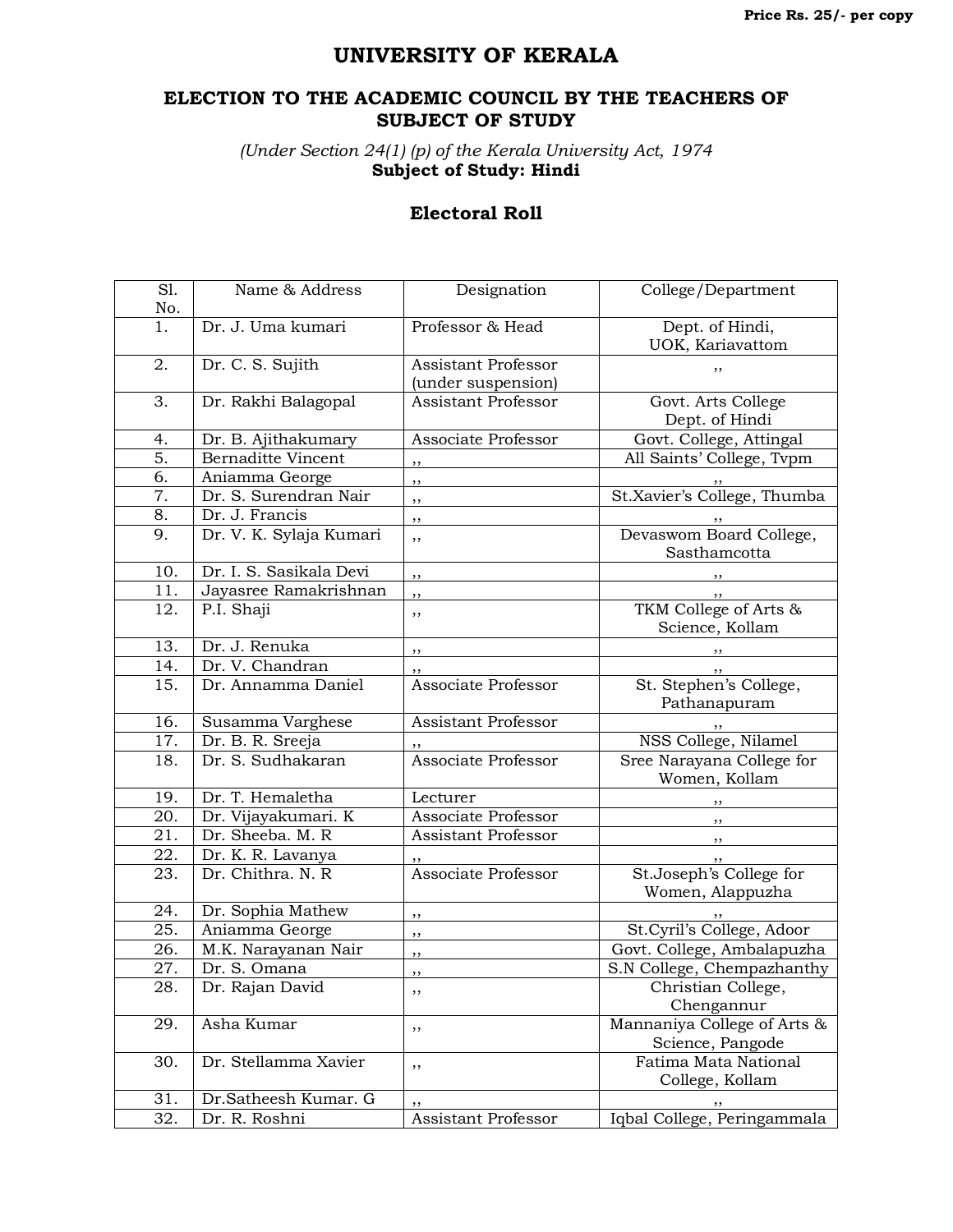| 33.               | Dr. V. N. Ramani                    | Associate Professor                               | Sree Narayana College,                                     |
|-------------------|-------------------------------------|---------------------------------------------------|------------------------------------------------------------|
|                   |                                     |                                                   | Cherthala                                                  |
| 34.               | R. Mini                             | <b>Assistant Professor</b>                        | ,,                                                         |
| 35.               | Dr.K.Meera                          | Associate Professor                               | Sree Narayana College, Kollam                              |
| 36.               | Dr.S.Leelakumariamma                | Associate Professor                               | ,,                                                         |
| 37.               | Dr.S.Prathapan                      | Associate Professor                               | ,,                                                         |
| 38.               | Dr.Preman Velloth                   | Associate Professor                               | ,,                                                         |
| 39.               | Dr.S.Sreeja                         | Associate Professor                               | ,,                                                         |
| 40.               | Dr.P.G.Sasikala                     | Associate Professor                               | ,,                                                         |
| 41.               | Dr.R.S.Sheela                       | Associate Professor                               | ,,                                                         |
| 42.               | Dr.N.Shaji                          | Assistant Professor                               | ,,                                                         |
| 43.               | Dr.Manju. A                         | Assistant Professor                               | ,,                                                         |
| 44.               | Dr. Shyni Mathews                   | Associate Professor                               | Sree Narayana College, Punalur                             |
| 45.               | Sri.K.D.Sudhakaran Nair             | Associate Professor                               | Bishop Moore College,<br>Mavelikkara                       |
| 46.               | Sri.G.Thomas                        | Associate Professor                               | ,,                                                         |
| 47.               | Sri.M.Muhammed Fazil                | Associate Professor                               | MSM College, Kayamkulam                                    |
| 48.               | Sri.V.S.Parameswaran<br>Pillai      | Associate Professor                               | ,,                                                         |
| 49.               | Dr.B.Amalakumary                    | Assistant Professor                               | NSS College, Cherthala                                     |
| 50.               | Dr.S. Sushama                       |                                                   | Govt. College, Nedumangad                                  |
| $\overline{51}$ . | Dr.S. Haripriya                     | <b>Assistant Professor</b>                        | KNM Govt. Arts & Science<br>College, Kanjiramkulam         |
| 52.               | Dr. K. Manikantan Nair              | Assistant Professor                               | M G College, Tvpm                                          |
| $\overline{53}$ . | Dr. B.Jayasree                      | <b>Assistant Professor</b>                        | ,,                                                         |
| 54.               | Dr.D. Girija                        | Assistant Professor                               | ,,                                                         |
| $\overline{55}$ . | Dr. Lekha S. Nair                   | <b>Assistant Professor</b>                        | ,,                                                         |
| 56.               | Dr. S.R Jayasree                    | <b>Assistant Professor</b>                        | ,,                                                         |
| 57.               | Dr. Maheswari. S                    | Assistant Professor                               | ,,                                                         |
| 58.               | Dr. Sreedevi. T                     | <b>Assistant Professor</b>                        | ,,                                                         |
| 59.               | Dr. Beena K.S                       | Assistant Professor<br><b>Assistant Professor</b> | , ,                                                        |
| 60.<br>61.        | Dr. K.P. Ushakumari                 | <b>Assistant Professor</b>                        | ,,                                                         |
| 62.               | Dr.K. Jayakumari<br>Dr.Vijayamma. S | Associate Professor                               | ,,                                                         |
| 63.               | P.M. Geetha                         | Associate Professor                               | B.J. M. Govt. College, Chavara<br>Sanatana Dharma College, |
|                   |                                     |                                                   | Alappuzha                                                  |
| 64.               | Shashikala Nampoothiri              | Associate Professor                               | ,,                                                         |
| 65.               | J. Veena                            | Associate Professor                               | ,,                                                         |
| 66.               | Jyothisree Balakrishnan             | <b>Assistant Professor</b>                        | ,,                                                         |
| 67.               | Poornima. R                         | Assistant Professor                               | ,,                                                         |
| 68.               | Sanjayan. P                         | Assistant Professor                               | ,,                                                         |
| 69.               | Annie Joseph                        | Associate Professor                               | St.John's College, Anchal                                  |
| 70.               | Dr. R. S. Harikumar                 | ,,                                                | Sree Ayyappa College,<br>Thiruvanvandoor                   |
|                   |                                     |                                                   |                                                            |

| Dr. C.S. Subhashchandran  | Assistant Professor | Sree Narayana College,<br>Chanthannur |
|---------------------------|---------------------|---------------------------------------|
| Dr. M. S. Vinaya Chandran | Associate Professor | University College, Typm              |